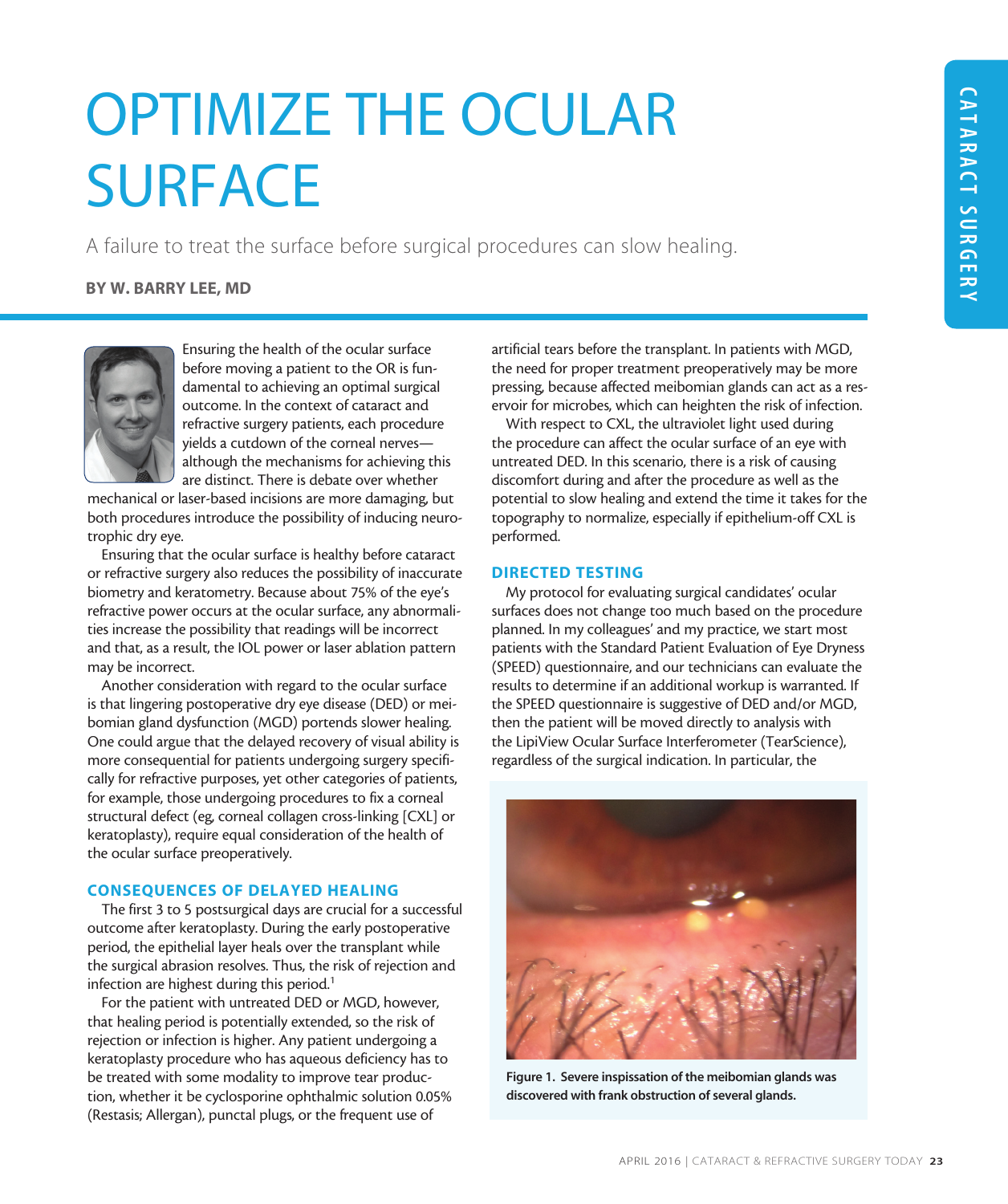system's Dynamic Meibomian Imaging is important for identifying gland morphology. In our experience, anything more than 50% blockage indicates a need to delay surgery and initiate treatment.

For patients undergoing cataract and refractive surgeries, we have found the InflammaDry test (Rapid Pathogen Screening), which tests for the presence and activity of matrix metallopeptidase 9, to be important, because it gives us a sense of the level of inflammation present at the ocular surface. Another point-of-care test, tear osmolarity testing (TearLab), has been shown to be effective in identifying patients with a higher likelihood of an unexpected refractive error resulting from inaccurate biometry.<sup>2</sup> Topographic mapping may also provide clues to the status of the ocular surface with dropout regions or irregular mires on Placido disc images. Managing patients' expectations through education is especially important for individuals receiving premium lens implants.

During the examination portion of the ocular surface assessment, it is important to look at the lid margins. Something I do now that I did not do earlier in my career is to express the lid margin of the meibomian glands. I am looking for an olive oil consistency as an indication of properly functioning glands; anything else, and I am directed to investigate for potential MGD. For example, "soapsuds" or the presence of oil globules in the tear film as well as inspissated meibomian glands are pathognomonic of MGD.

Less high-tech diagnostics also play an important role in the workup. We use vital dye staining (lissamine green) and a tear meniscus evaluation as the basis for understanding the nature of the tear film. Overall, these diagnostic



- Ensuring the health of the ocular surface before performing any surgery is key to achieving optimal visual outcomes.
- A unhealthy ocular surface negatively affects preoperative measurements, because about 75% of the eye's refractive power occurs at the ocular surface.
- The author recommends examining the lid margins and expressing the lid margins of the meibomian glands.

modalities add to the clinical impression; I am not sure if one in particular is more important than the next.

## CASE EXAMPLES

No. 1

MGD is extremely important to identify and treat prior to cataract surgery or corneal transplantation. Left untreated, it increases the risk that microbial agents will enter the eye during surgery, thus creating a heightened chance of endophthalmitis.

A 52-year-old man was scheduled for corneal transplantation due to advanced keratoconus. During the preoperative evaluation, severe inspissation of meibomian glands was discovered with frank obstruction of several glands (Figure 1). A LipiFlow treatment was performed, and the patient was scheduled for a deep anterior lamellar keratoplasty 4 weeks

*(Continued on page 37)*



Figure 2. Postoperatively, the keratoplasty was stable, and the appearance of the lower eyelid had improved, with no signs of meibomian gland inspissation 6 months after the LipiFlow treatment of the eye shown in Figure 1.



Figure 3. A slit-lamp examination showed a peripheral Salzmann nodule.